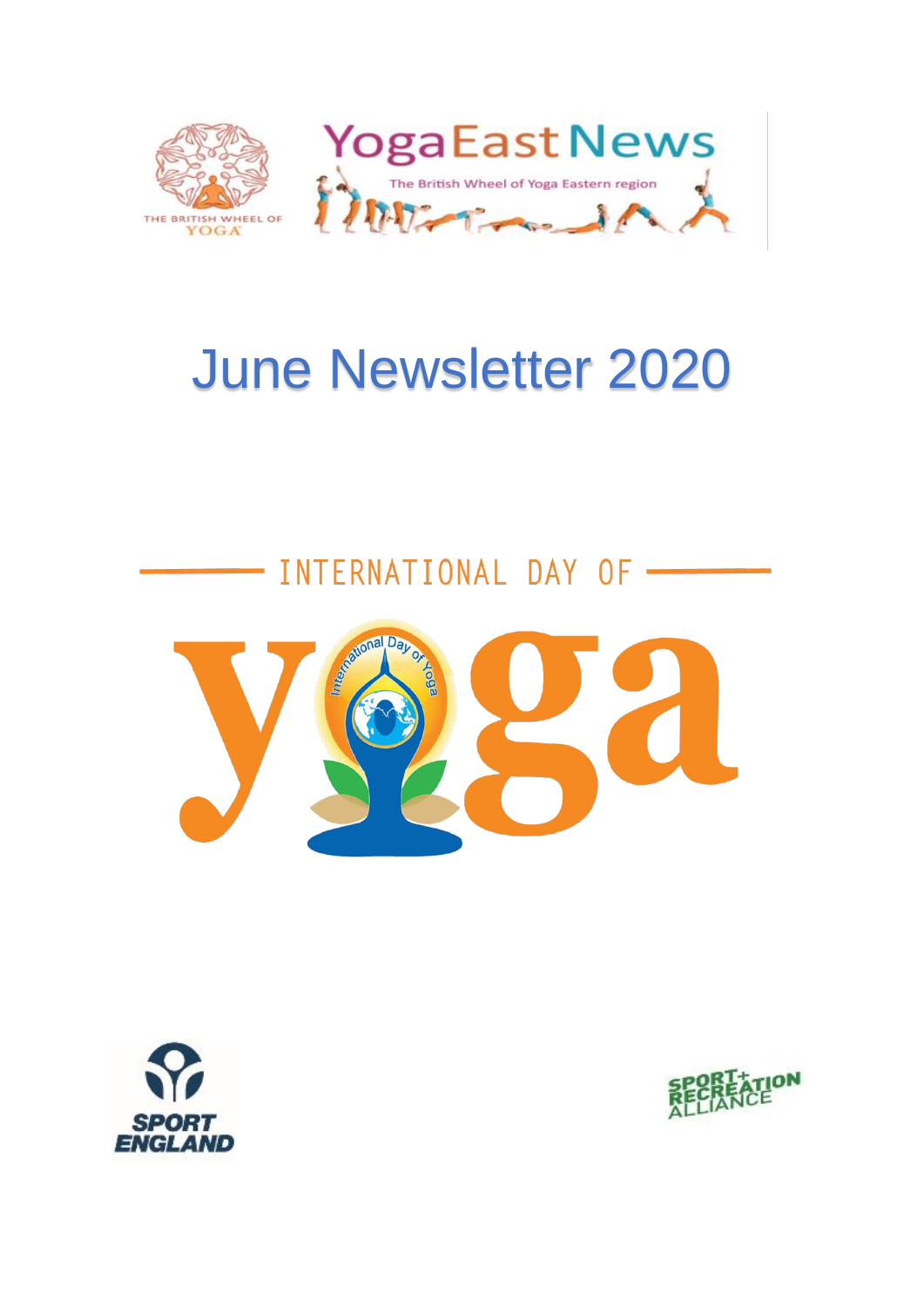Dear BWY Eastern Region Members,

We offer our heartfelt wishes that you are well and managing the changes that are being implemented in this time we are living in. With the lock down easing, new challenges arise but we can allow ourselves the hope our yoga classes and events will return to how we have always known them in the future. For now, we have been grateful for the opportunity to take our practice online and this news sheet is a celebration of this. We give our thanks to your support and our pledge to support you on your yoga journey.

## **In our newsletter this month you will find:**

- Welcoming New members
- Congratulations to module completers.
- Committee News.
- Review of our International Day of Yoga; A celebration.
- New Events to look forward to online in July.
- Continual Professional Development update.
- Social Media
- Training courses
- Our contact details.

# **Welcome to our new members**

We would like to take the opportunity to welcome all new members. We are always glad to know that we have something to offer everyone whether you are a teacher or an interested yogi. We are putting together a welcome pack that will be with you shortly. This explains our booking system and website access and if you have any questions please do not hesitate to contact your area representative. Our contact details are on the Eastern region website and included at the end of this newsletter.

# **Congratulations to Eastern Region Module completers**

It is always great news to find out we have more teachers that can continue to spread the benefits of yoga. Our region also has teachers qualifying in helping those living with cancer. Please join us in congratulating our module completers for April and May. They have worked hard for this!

| <b>Surname</b>     | <b>Forename</b> | <b>Status</b>         |
|--------------------|-----------------|-----------------------|
| <b>DUNWELL</b>     | Tracey          | Level 4               |
| <b>EDWARDS</b>     | Eva             | Menopause Yoga Module |
| <b>FLACK</b>       | Caroline        | Level 4               |
| <b>GOLBY</b>       | <b>Jennifer</b> | Level 4               |
| <b>MOSS</b>        | Sarah           | Living with Cancer    |
| <b>OXLEY</b>       | <b>Beverley</b> | Level 4               |
| <b>PROCTER</b>     | Janice          | Living with Cancer    |
| <b>SABINSKAITE</b> | Irena           | Living with Cancer    |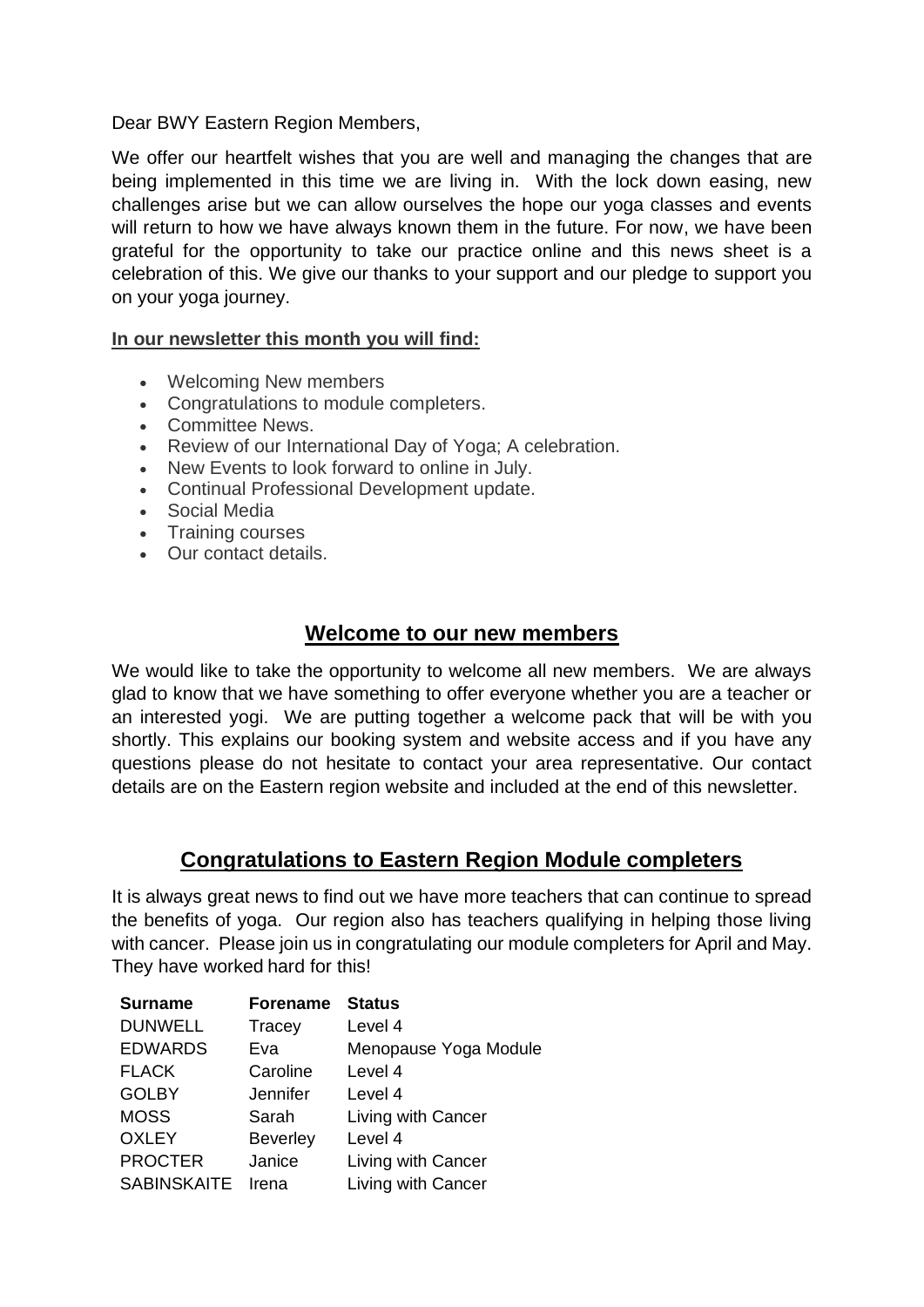| <b>SMITH</b>   | Zoe      | Living with Cancer |
|----------------|----------|--------------------|
| <b>SPENCER</b> | Jan      | Living with Cancer |
| <b>WADE</b>    | Paula    | Living with Cancer |
| <b>WATTS</b>   | Naomi    | AТ                 |
| <b>WYMAN</b>   | Kate Ann | Level 4            |

# **Eastern Region Committee News**

We are very pleased to announce we have some new members on our committee. Fresh ideas and enthusiasm is always great to have and we welcome Bindie, Stacey and Caroline to the team. Below is some information they have provided;



# **Belinda (Bindie) Edwards – Eastern Region Secretary**

Dear Friends,

I've always been called Bindie by my family and friends so it seems a bit ironic that I should end up as a yoga teacher with connotations to the Hindu Bindi. I was drawn to yoga relatively early in my mid-twenties nearly 40 years ago, but I only began my teaching journey in 2010 with Simon Low and The Yoga Academy.

Since then I have mentored and then taught on the Yoga Academy 200 hr course and done many additional trainings of my own including yoga for those living with cancer, yoga for addiction, yoga for eating disorders, and Wellwoman yoga for female pelvic health. My big passion is for anatomy and physiology which I study at every opportunity with Gary Carter, Judith Lasater, Doug keller, Julie Gudmestad and others.

I live on the border between Norfolk and Suffolk and mostly teach at the Self Centre in Bury St Edmunds where I have a regular class for those living with cancer. After teaching for 10 years in the area I feel it is a good time to give something back to the yoga community that has sustained me by offering my services to the regional BWY committee. I hope that my experience in administration and event organisation, which I have done for almost as long as I have practiced yoga, will be useful. I am delighted that I shall be taking up the role of Regional Secretary for BWY Eastern and look forward to meeting new colleagues and friends when lockdown eases.

For the future, I plan to continue my work with student teachers and those living with cancer. In addition, I hope to offer nurturing retreats for women, focusing on navigating the transitions we make through different phases of our lives.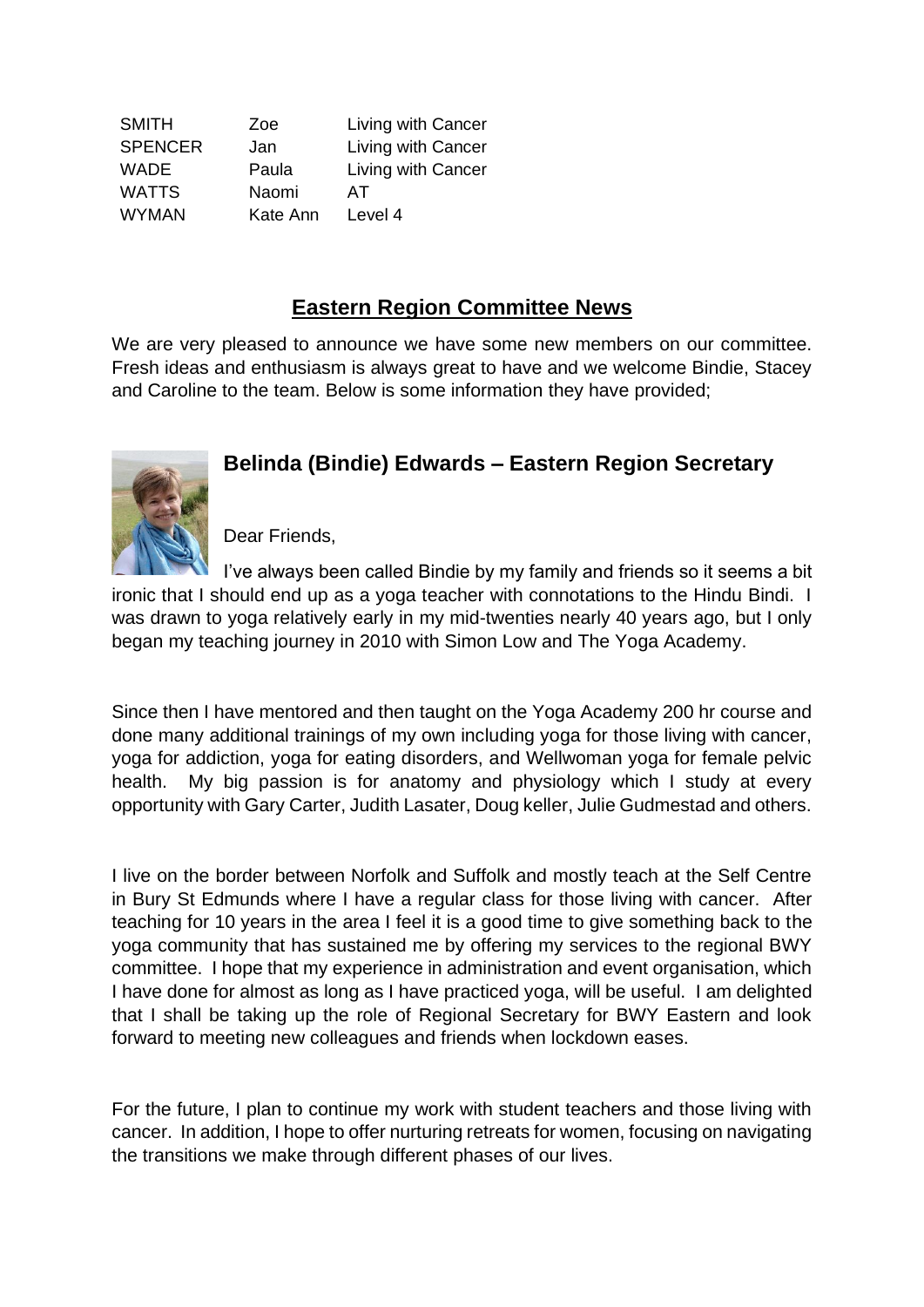----------------------------------------------------------------------------------------------------------------



# **Stacey Connor – Regional Training Officer for Eastern Region**

Hello Everyone, I am the new Regional Training Officer for the Eastern region. I am very much looking forward to meeting and working with the wider BWY community as well as with regional committee team.

I began my yoga journey more than 15 years ago, I spent a few years prior to this thinking about joining a yoga class and never doing it and I guess I was just not ready. Then I was, yoga became integral to my life. After some persuading by my teacher I joined a BWY Foundation course just to expand my own knowledge and then moved onto the BWY teaching Diploma course. The BWY training is exceptional and I am really looking forward to being a part of this team and supporting all the great work our teachers and regional representatives do.

---------------------------------------------------------------------------------------------------------------

# **Caroline Baya – Deputy Representative for East Essex**

I began my yoga path and practice with Pat Bruce (BWY teacher) in Chelmsford in 1989 which led me to start on foundation 1 and 2 courses with DCT Elaine Fletcher. Before commencing my BWY diploma teaching qualification (2010 – 2012) I also completed a

module in Pranayama with DCT Margaret Woodley.

I am from Denmark and have lived in the UK since 1987 and work in healthcare within the NHS specialising in cancer care. Following the module in "Yoga for people living with cancer" in 2013 with Julie Friedeberger I set up a class teaching yoga for people with cancer within a local cancer charity as well as offering one to one teaching. Over a number of years, I have also very much enjoyed running a general yoga class in my community. Yoga is a vital part of my life where I draw strength and comfort from as a way of remaining sensitive, grounded and contentedly alive.

# **Vacancy to Volunteer**

We are very sorry to say farewell to Vicky Salter and Richard Jones who had been Hertfordshire County representatives for several years. We appreciate all their hard work and they will be badly missed. This, of course, leaves a space on our team for Hertfordshire. If anybody would like to contact our Regional Officer, Ilkay, for information as to what is involved and how you can help - please do!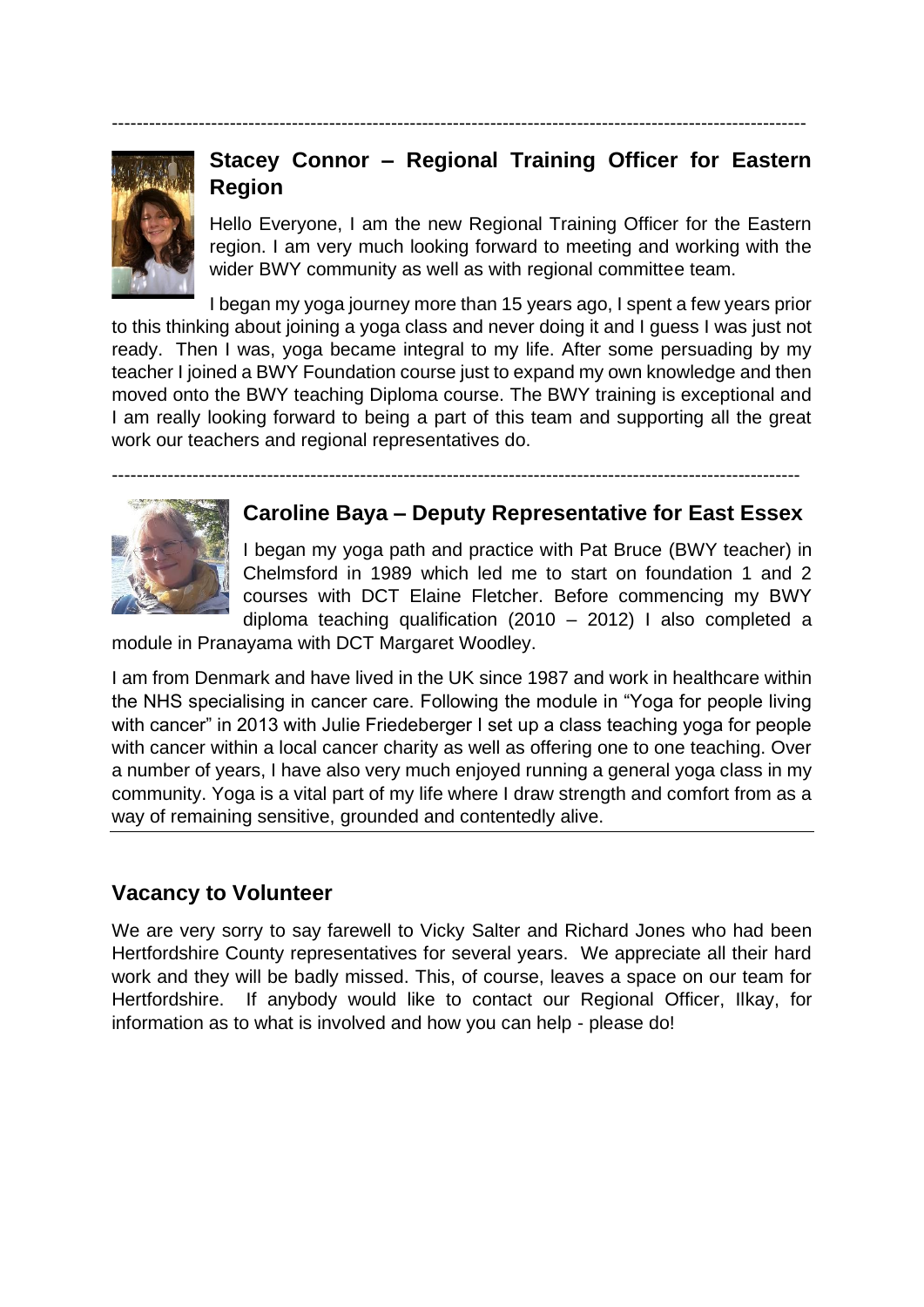# INTERNATIONAL DAY OF



Our first online event. Before this pandemic 'Zoom' was not even part of our vocabulary!

Our Regional Officer, Ilkay, was keen to ensure that even though person to person teaching had to be cancelled/postponed we could still celebrate this day together.

Rajesh David put together a mini home retreat for us and June 20<sup>th</sup> and 21<sup>st</sup> saw just under 100 yogis join him to learn about the vital role Pratyahara plays in our practice, our life and our wellbeing.

Any worries about how this could be given to us online can be dismissed as we proved that adapting to circumstance is just as much a part of life as learning. Rajesh's words about this event 'being a wonderful thing to have flowered from our situation' were mirrored by one of the comments given, 'The best way to spend time in lockdown'.

Connection to others was truly felt as we were informed of the true nature of things. This being we are all One and joined to the Absolute. Rajesh delivered his teachings with warmth and a humbleness that was heart felt and we thank everyone who joined us to make this event a successful celebration of Yoga.

We have had some fantastic feedback post-event and are so glad you helped make this a success and benefited from it.

Following the Success of our International Day of Yoga event, we have 2 more online workshops. Please book via our eastern region website and join us on your mat.

www.bwy.org.uk/eastern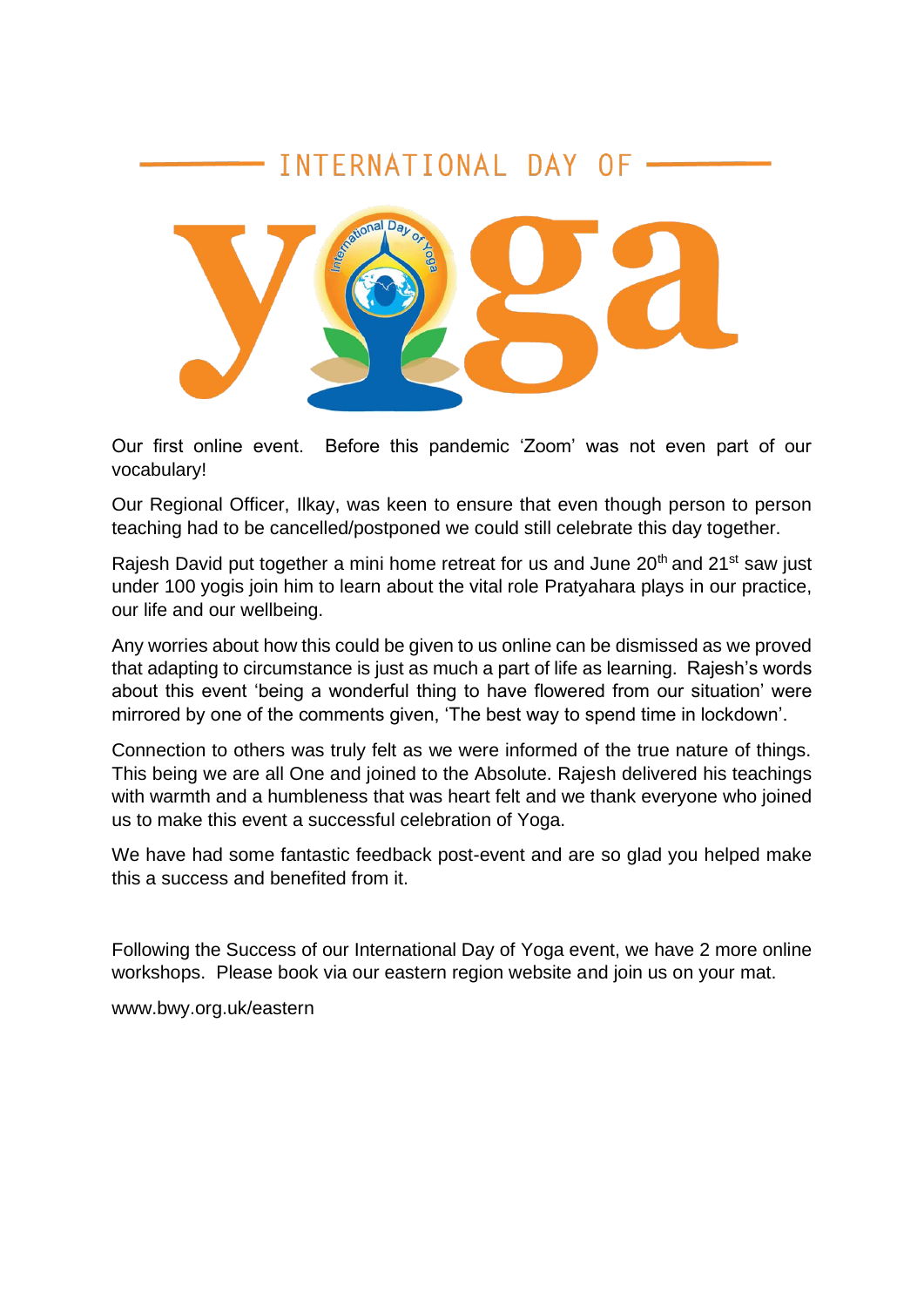# **Online Events in July**



# **Asana practice with an Ayurvedic approach: Tarik Dervish**

Sat, July 11th: 9:40 am – 4 pm CPD/IST BWY teacher and student teacher members £35

Online event, Cambridgeshire, Organiser: Helen Craig

## **About Tarik Dervish**

Tarik Dervish has been teaching Yoga for 20 years and Ayurveda for 10 years. He is a DCT, BWY Diploma holder and also holds a degree in Ayurveda. He specialises in building bridges between the two practices to help improve health and wellbeing and create the foundations for a deeper relationship with Self. He also runs an Ayurvedic clinic in Central London. He runs Foundation courses, Teacher Training courses and a BWY Module in Ayurveda

# **About this Event**

This workshop will explore why certain systems suit us better than others and how we can adapt our own practice, and potentially the classes we run for our students, to take Ayurvedic principles into account. The following considerations might include: the season, the time of day, the time of life and some basic common ailments. The morning will cover the basic principles of Ayurveda including the 5 elements and 3 Doshas, and applying those ideas to your current Yoga practice. The afternoon will cover planning sessions based on these principles.



# **Exploring Awareness and The Value of Yoga Practice with Elaine Fletcher**

Saturday 25 July 2020 10.30-13.00 CPD/IST £20 Online event, East Essex Organiser: Jo Thomas

This 2.5 hour event is open to all yoga practitioners in Eastern Region.

# **About Elaine Fletcher:**

Having practiced yoga since the early 1980's, Elaine has been teaching for more than 25 years and has been a Diploma course tutor since 2000. Her approach to asana has

--------------------------------------------------------------------------------------------------------------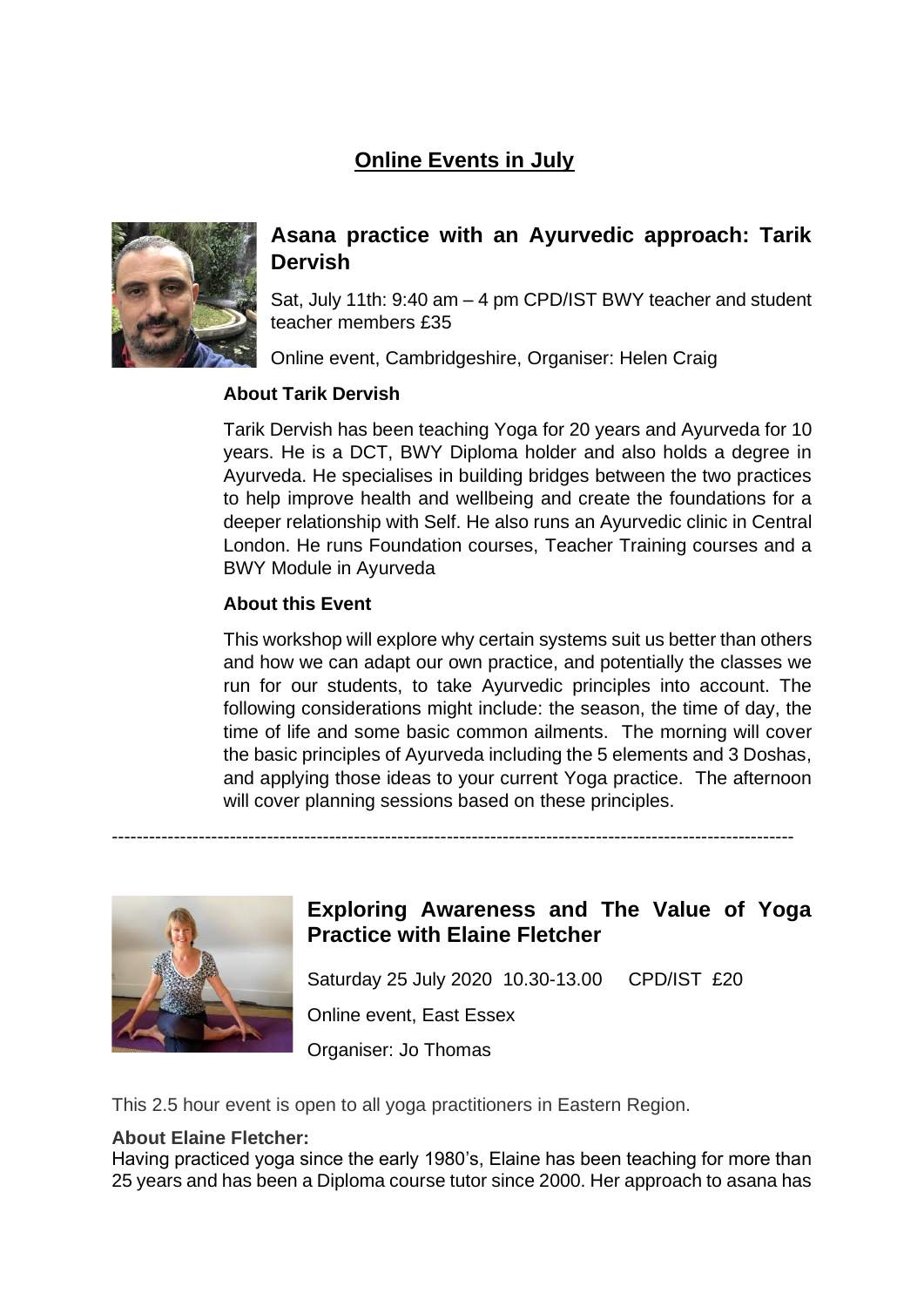been influenced by working with well- respected teachers, Peter Blackaby, John Stirk and others, with the emphasis on promoting the natural range of movement and the value of focusing on sensation and refining awareness. Elaine's sensitive teaching aims to promote a sense of well- being on all levels of our being.

### About this event

Elaine's practical session will focus on movements to release the upper back, shoulder girdle, head and neck. Tension in these areas may currently be more prevalent, both due to spending more time in front of a screen and the underlying anxiety of adapting to life as it is now. The focus will be on the 'felt 'sense of the body as a means of refining awareness, considering how that can affect various levels of our being and assessing the value of various practices when delivering teaching online.

After a short break and an opportunity for questions, the session will continue with breath awareness, pranayama and mudra to encourage a quietening of the senses, conducive to settling the mind. The event will end with relaxation, to absorb the effects of the practice.

Teachers can claim CPD points for this event

The full details of this course are found on the BWY Eastern website ([www.bwy.org.uk/eastern](http://www.bwy.org.uk/eastern)) where you can book your place. If you need help with Zoom please contact your local committee member for help.

# uing Professional

**Continual Professional Development Update**

The number of CPD points you can accrue from private study has increased from 5 to 15. It is now possible to be able to meet your CPD requirement from self-study alone.

The events organised that have moved online are worth 7.5 points. Our International Day of Yoga event was worth this.

Please note that First Aid days do not accrue CPD points.

If you have any queries please get in touch with Eve Douglas or Vickie Holman Brown [office@bwy.org.uk](mailto:office@bwy.org.uk)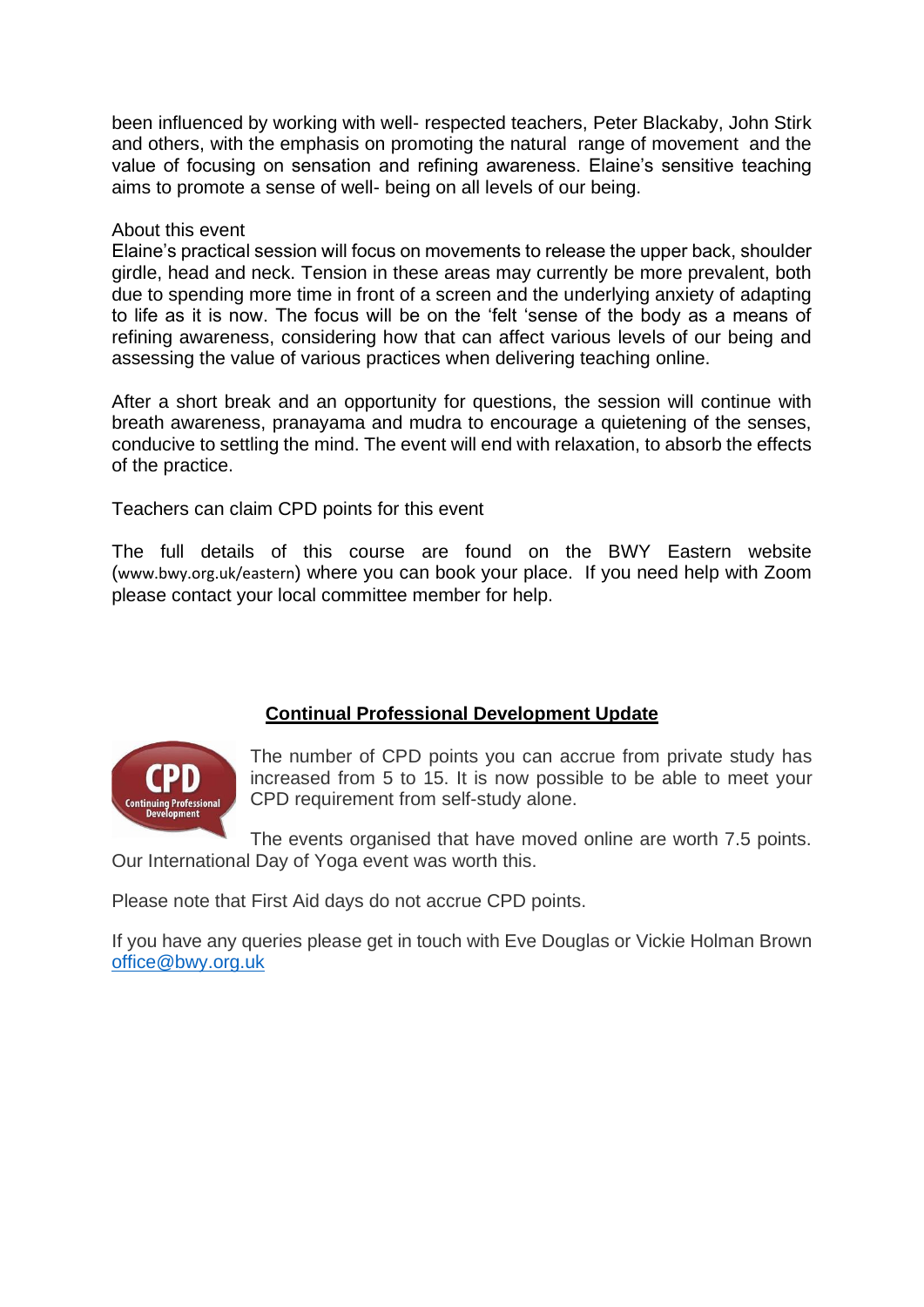# **Social media**



If you haven't already, please check out, like and follow our face book page for regular updates and news - ; British Wheel of Yoga – Eastern Region.



We are also on Instagram – bwyeasternregion

If you have any news, inspiring story etc. please let me know [editor.bwyeastern@gmail.com](mailto:editor.bwyeastern@gmail.com)

# **Training courses**

# **Foundation course 1**

Angela Davey starting September 2020

Bedfordshire [bedscr.yoga.east@gmail.com](mailto:bedscr.yoga.east@gmail.com)

Pauline Flemming and Lisa Hemmings September 2020 Chingford [info@hathayogawithlisa.co.uk](mailto:info@hathayogawithlisa.co.uk)

Donna Negus Starting February 2021 leigh on Sea Essex [Donna.negus11@gmail.com](mailto:Donna.negus11@gmail.com)

# **Foundation Course 2**

Donna Negus starting January 2021 Romford, Essex [Donna.negus11@gmail.com](mailto:Donna.negus11@gmail.com)